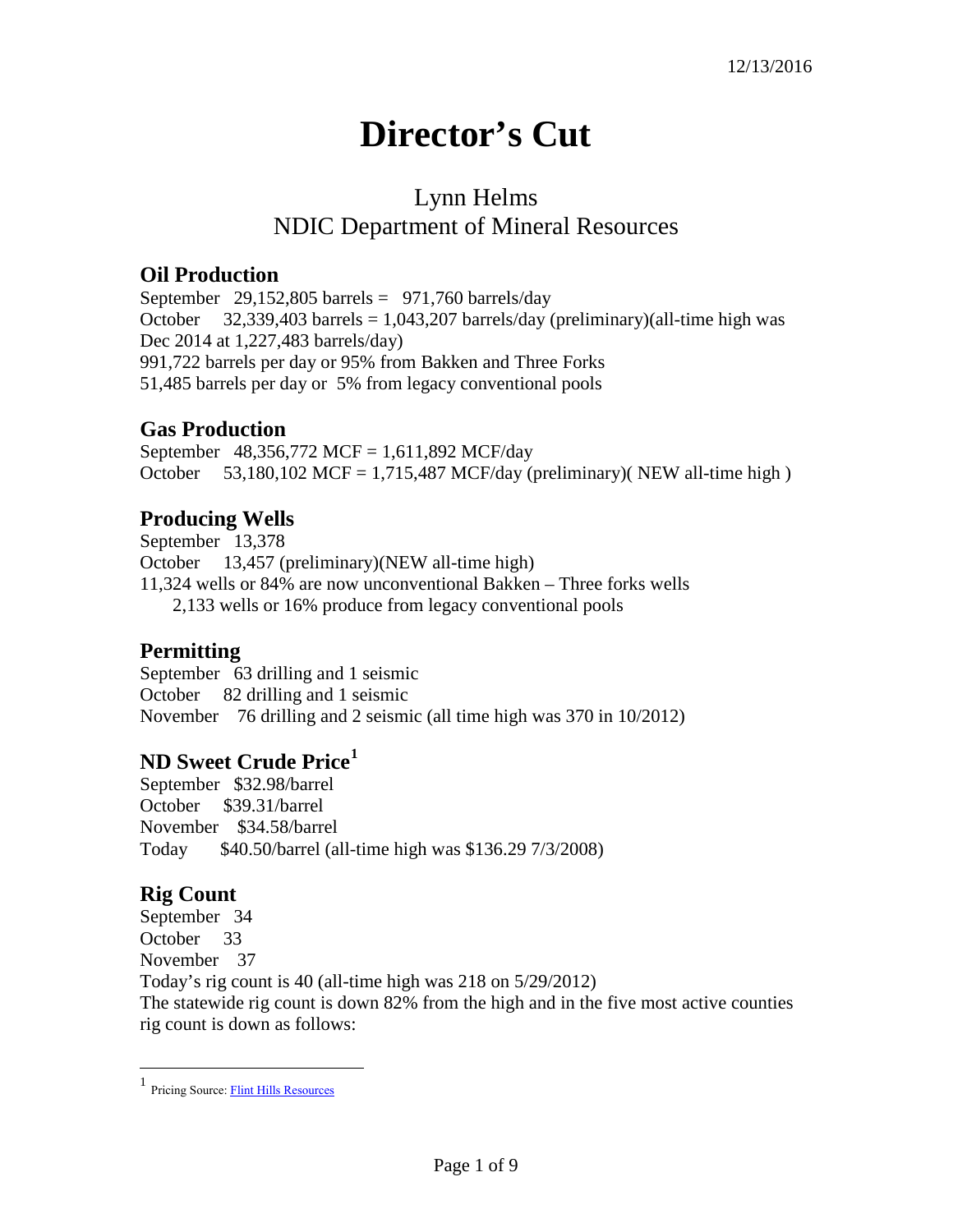| Divide | $-92\%$ (high was $3/2013$ )           |
|--------|----------------------------------------|
| Dunn   | $-74\%$ (high was $6/2012$ )           |
|        | McKenzie $-79\%$ (high was $1/2014$ )  |
|        | Mountrail $-95\%$ (high was $6/2011$ ) |
|        | Williams $-82\%$ (high was $10/2014$ ) |

#### **Comments:**

The drilling rig count decreased one from September to October, then increased three from October to November, and is currently up three from November to today. Operators are shifting from running the minimum number of rigs to incremental increases throughout 2017, as long as oil prices remain between \$50/barrel and \$60/barrel WTI.

The number of well completions dropped sharply from 73(final) in September to 45(preliminary) in October. Oil price weakness that is the primary reason for the slowdown is anticipated to last into the second quarter of 2017.

There was one significant precipitation event, eight days with wind speeds in excess of 35 mph (too high for completion work), and no days with temperatures below -10F.

Over 98% of drilling now targets the Bakken and Three Forks formations.

Estimated wells waiting on completion<sup>[2](#page-1-0)</sup> is 860, down one from the end of September to the end of October.

Estimated inactive well count<sup>[3](#page-1-1)</sup> is 1,503, down nine from the end of September to the end of October.

Crude oil take away capacity remains dependent on rail deliveries to coastal refineries to remain adequate.

Low oil price associated with lifting of sanctions on Iran, a weak economy in China, and the Brexit are expected to lead to continued low drilling rig count. Utilization rate for rigs capable of 20,000+ feet is 25-30% and for shallow well rigs (7,000 feet or less) 15- 20%.

 $\overline{a}$ 

<span id="page-1-0"></span> $2$  The number of wells waiting on completions is an estimate on the part of the director based on idle well count and a typical five year average. Neither the State of North Dakota, nor any agency officer, or employee of the State of North Dakota warrants the accuracy or reliability of this product and shall not be held responsible for any losses caused by this product. Portions of the information may be incorrect or out of date. Any person or entity that relies on any information obtained from this product does so at his or her own risk.

<span id="page-1-1"></span><sup>3</sup> Includes all well types on IA and AB statuses.

IA= Inactive shut in  $\geq$ 3 months and  $\leq$ 12 months

AB= Abandoned (Shut in >12 months)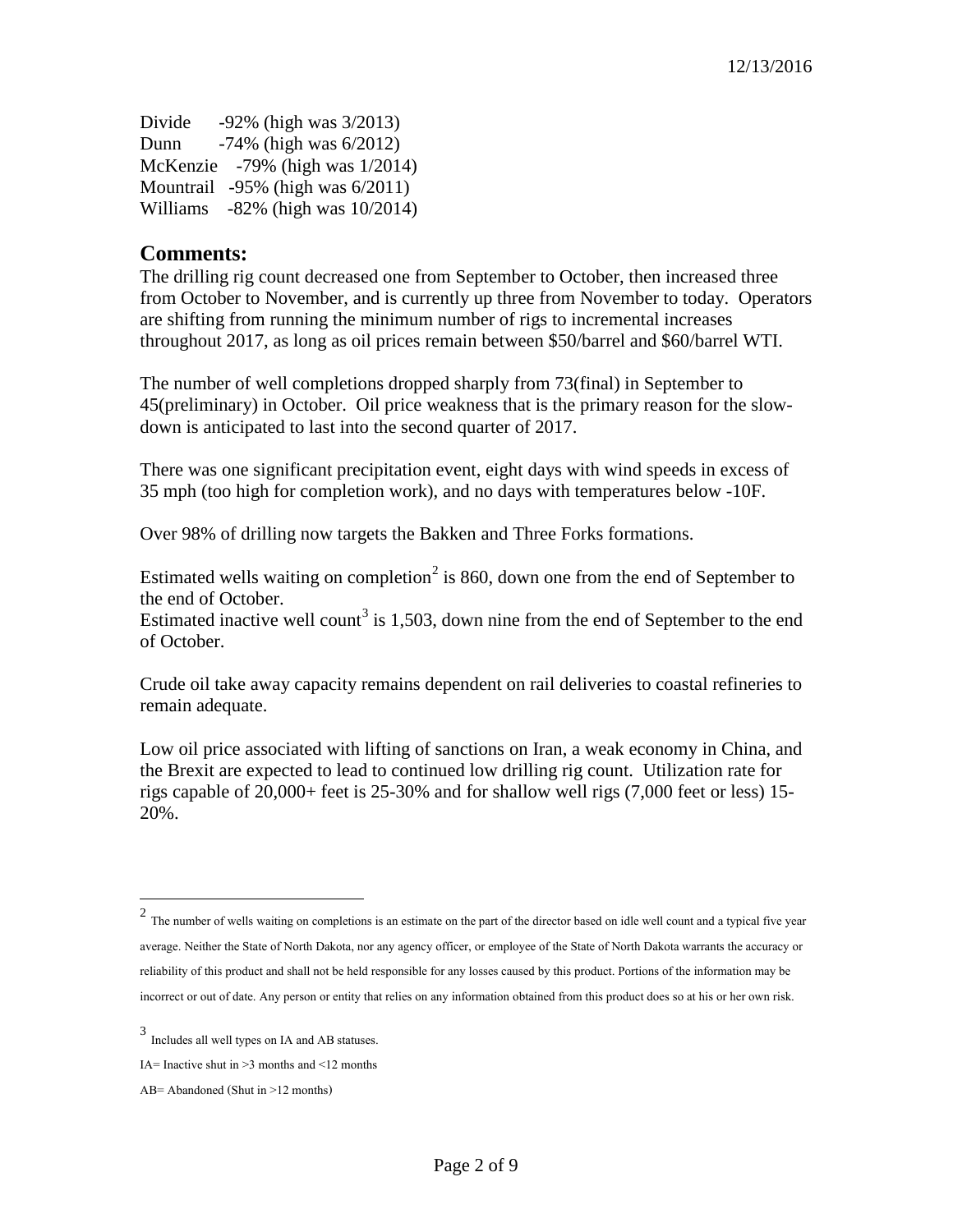Drilling permit activity rose sharply from September to October then decreased moderately October to November. Operators are maintaining a permit inventory that will accommodate a return to the drilling price point within the next 12 months.

Rigs actively drilling on federal surface in the Dakota Prairie Grasslands is unchanged at 1.

Activity on the Fort Berthold Reservation is as follows: 8 drilling rigs (1 on fee lands and 7 on trust lands) 180,306 barrels of oil per day (120,090 from trust lands & 60,217 from fee lands) 1,523 active wells (1,064 on trust lands & 459 on fee lands) 161 wells waiting on completion 519 approved drilling permits (360 on trust lands & 159 on fee lands) 1,717 additional potential future wells (1,204 on trust lands & 513 on fee lands)

Seismic activity is up slightly. There are 5 surveys active, 0 recording, 0 NDIC reclamation projects, 0 remediating, 0 suspended, and 2 permitted.

North Dakota leasing activity is limited to renewals and top leases in the Bakken - Three Forks area.

US natural gas storage is now 6.9% above the five-year average indicating some price improvement in the future. North Dakota shallow gas exploration could be economic at future gas prices, but is not at the current price. The operator of the exploration well (file 27235) in Emmons County has cancelled all other permits in the area and is in the process of transferring the well to a working interest owner who plans a production test. The well appears to contain 2 pay sections totaling about 80 feet thick with very good gas shows.

The price of natural gas delivered to Northern Border at Watford City is up \$1.07 to \$3.00/MCF. This results in a current oil to gas price ratio of 13.5 to 1. The percentage of gas flared increased to 14.6% due to plant maintenance on Alliance Pipeline. The Tioga gas plant operated at 80% of capacity. The expansion of gas gathering from south of Lake Sakakawea continues to experience approval delays resulting in start-up now anticipated in Q1 of 2017. The October Bakken capture percentage was 86% with the daily volume of gas flared from September to October up 64 MMCFD. The historical high flared percent was 36% in 09/2011.

Gas capture statistics are as follows: Statewide 85% Statewide Bakken 86% Non-FBIR Bakken 88% FBIR Bakken 77% Trust FBIR Bakken 83% Fee FBIR 59%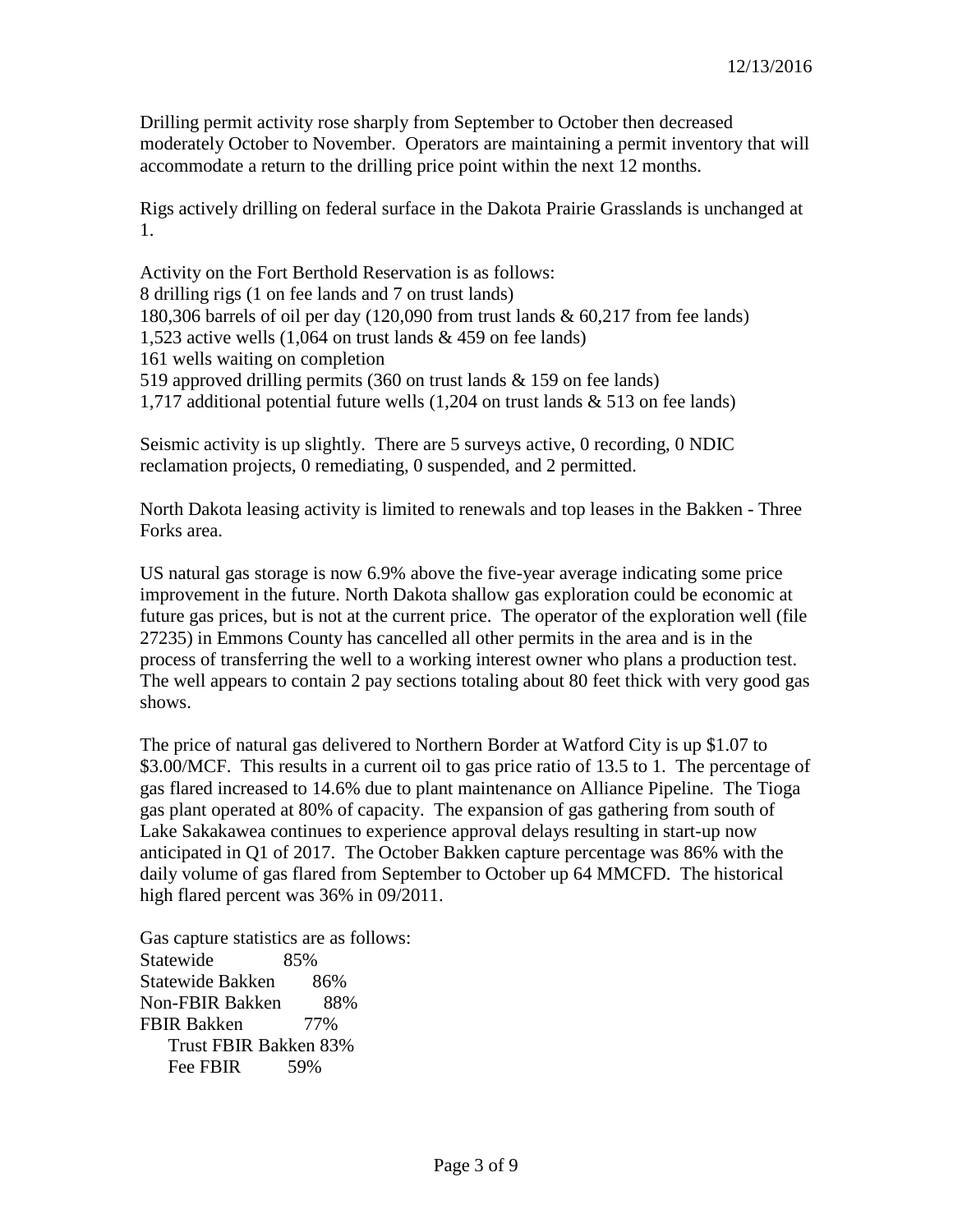77% January 1, 2015 through March 31, 2016 80% April 1, 2016 through October 31, 2016 85% November 1, 2016 through October 31, 2018 88% November 1, 2018 through October 31, 2020 91% beginning November 1, 2020

The North Dakota Legislature passed HB1432 which sets up a council to address Clean Water Act, Safe Drinking Water Act, Clean Air Act, and Endangered Species Act issues: **BIA** has published a new final rule to update the process for obtaining rights of way on Indian land. The rule was published 11/19/15 and became effective 12/21/15. The final rule can be found at [https://www.federalregister.gov/articles/2015/11/19/2015-](https://www.federalregister.gov/articles/2015/11/19/2015-28548/rights-of-way-on-indian-land) [28548/rights-of-way-on-indian-land.](https://www.federalregister.gov/articles/2015/11/19/2015-28548/rights-of-way-on-indian-land) On 3/11/16, the Western Energy Alliance filed a complaint and motion for a temporary restraining order and/or a preliminary injunction. On 4/19/16, the US District court for the District of North Dakota issued an order denying the motion for a preliminary injunction.

**BLM** has published a new final rule 43 CFR 3161.1, 3162.4-1, 3163.2, 3165.3, 3170.3, 3170.6-3170.8, and 3173.1 to replace Onshore Order 3. The final rule can be viewed online at

[https://www.blm.gov/style/medialib/blm/wo/MINERALS\\_\\_REALTY\\_\\_AND\\_RESOUR](https://www.blm.gov/style/medialib/blm/wo/MINERALS__REALTY__AND_RESOURCE_PROTECTION_/energy/onshore_order_documents.Par.33040.File.dat/OO_3170_3173_%20Draft_10_14_16.pdf) [CE\\_PROTECTION\\_/energy/onshore\\_order\\_documents.Par.33040.File.dat/OO\\_3170\\_31](https://www.blm.gov/style/medialib/blm/wo/MINERALS__REALTY__AND_RESOURCE_PROTECTION_/energy/onshore_order_documents.Par.33040.File.dat/OO_3170_3173_%20Draft_10_14_16.pdf) [73\\_%20Draft\\_10\\_14\\_16.pdf.](https://www.blm.gov/style/medialib/blm/wo/MINERALS__REALTY__AND_RESOURCE_PROTECTION_/energy/onshore_order_documents.Par.33040.File.dat/OO_3170_3173_%20Draft_10_14_16.pdf) NDIC review indicates that BLM revised the proposed rule to remove the application of 43 CFR 3160 that would have required a federal drilling permit for non-federal wells in a unit or CA and expanded the circumstances in which commingling of production can be permitted, but failed to reduce the enormous expansion of record keeping requirements as recommended in NDIC comments.

**BLM** has published a new final rule 43 CFR 3174.1-3174.15 to replace Onshore Order 4 which sets standards for the measurement of oil. The final rule can be viewed online at [https://www.blm.gov/style/medialib/blm/wo/MINERALS\\_\\_REALTY\\_\\_AND\\_RESOUR](https://www.blm.gov/style/medialib/blm/wo/MINERALS__REALTY__AND_RESOURCE_PROTECTION_/energy/onshore_order_documents.Par.48007.File.dat/OO_3174_Draft_10_14_16.pdf) [CE\\_PROTECTION\\_/energy/onshore\\_order\\_documents.Par.48007.File.dat/OO\\_3174\\_Dr](https://www.blm.gov/style/medialib/blm/wo/MINERALS__REALTY__AND_RESOURCE_PROTECTION_/energy/onshore_order_documents.Par.48007.File.dat/OO_3174_Draft_10_14_16.pdf) aft 10\_14\_16.pdf. NDIC review indicates that BLM revised the proposed rule to incorporate API oil measurement standards by reference as recommended in NDIC comments.

**BLM** has published a new final rule 43 CFR 3175.10-3175.150 to update and replace its regulations (Onshore order 5) governing the measurement of natural gas produced from onshore Federal and Indian leases. The final rule can be viewed online at [https://www.blm.gov/style/medialib/blm/wo/MINERALS\\_\\_REALTY\\_\\_AND\\_RESOUR](https://www.blm.gov/style/medialib/blm/wo/MINERALS__REALTY__AND_RESOURCE_PROTECTION_/energy/onshore_order_documents.Par.48468.File.dat/OO_3175_Draft_10_14_16.pdf) [CE\\_PROTECTION\\_/energy/onshore\\_order\\_documents.Par.48468.File.dat/OO\\_3175\\_Dr](https://www.blm.gov/style/medialib/blm/wo/MINERALS__REALTY__AND_RESOURCE_PROTECTION_/energy/onshore_order_documents.Par.48468.File.dat/OO_3175_Draft_10_14_16.pdf) [aft\\_10\\_14\\_16.pdf](https://www.blm.gov/style/medialib/blm/wo/MINERALS__REALTY__AND_RESOURCE_PROTECTION_/energy/onshore_order_documents.Par.48468.File.dat/OO_3175_Draft_10_14_16.pdf)

NDIC review indicates that BLM made slight revisions to the proposed rule as recommended in NDIC comments, but failed to simply incorporate API and AGA standards by reference resulting in a final rule that will be outdated any time new natural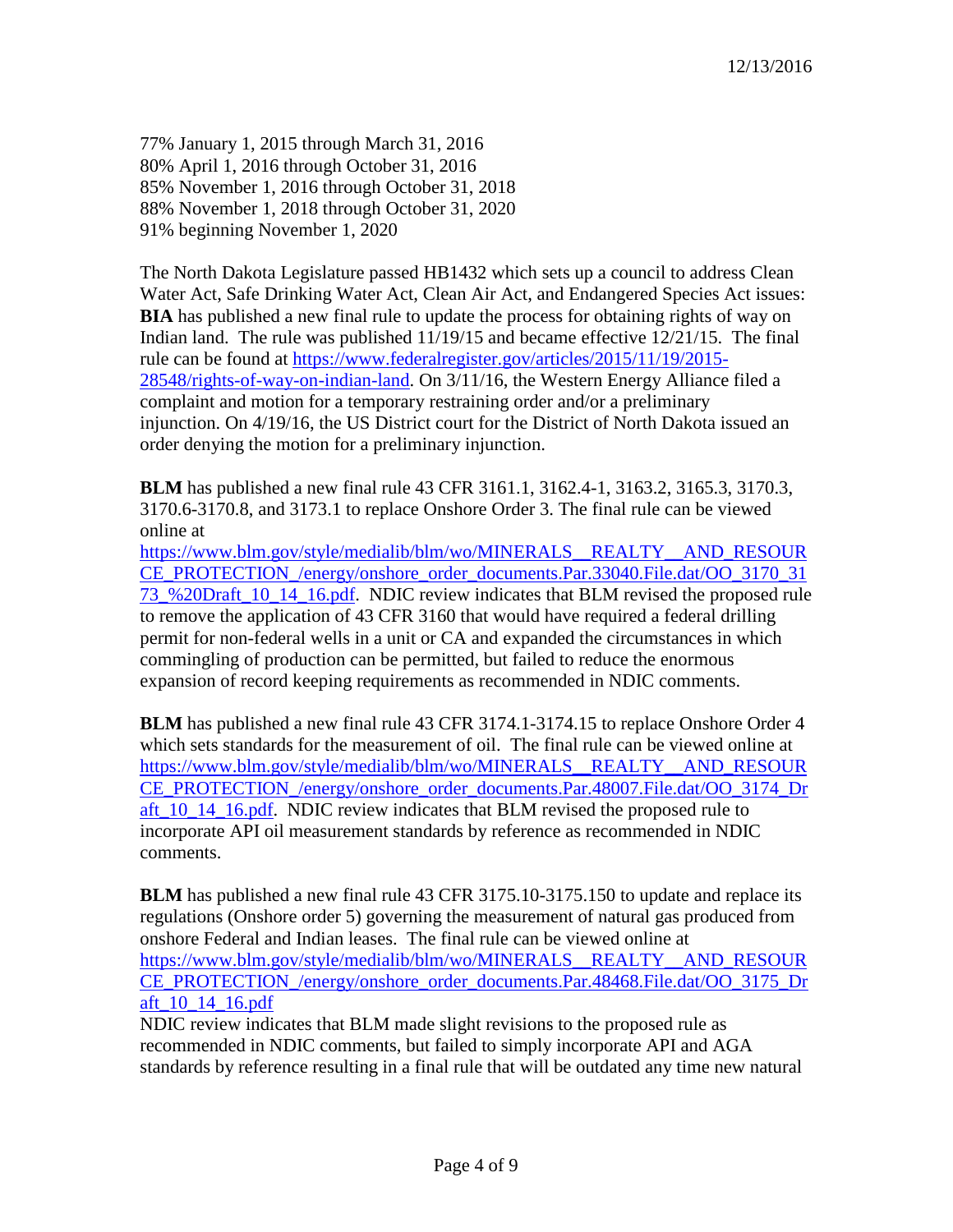gas measurement technologies become available or when standards are improved or modified.

**BLM** has published a final rule new final rule 43 CFR Parts 3100, 3160 and 3170 to update and replace its regulations on venting and flaring of natural gas. The final rule can be viewed online at [https://www.blm.gov/programs/energy-and-minerals/oil-and](https://www.blm.gov/programs/energy-and-minerals/oil-and-gas/operations-and-production/methane-and-waste-prevention-rule)[gas/operations-and-production/methane-and-waste-prevention-rule.](https://www.blm.gov/programs/energy-and-minerals/oil-and-gas/operations-and-production/methane-and-waste-prevention-rule) North Dakota, Wyoming, Montana, Western Energy Alliance, and IPAA filed for a preliminary injunction to prevent the rule going into effect until the case is settled. A hearing in Casper, Wyoming is scheduled for 1/6/17.

**BLM** revised final regulations for hydraulic fracturing on federal and Indian lands were published in the CFR on 3/26/15 and they were scheduled to go into effect 6/24/15. North Dakota, Colorado, Utah, Wyoming, Western Energy Alliance, and IPAA filed for a preliminary injunction to prevent the rules going into effect until the case is settled. Following a lengthy hearing in Casper, Wyoming on 6/23/15, the court issued a stay on the rules. On 9/30/15 the court granted a preliminary injunction, preventing the rules from being enforced until litigation on the rule is final. The  $10<sup>th</sup>$  Circuit Court of Appeals issued an order 3/10/16 denying the industry alternative motion for a stay. On 6/21/16 the court found the rule to be unlawful and ordered it set aside. The plaintiffs filed a motion with the US Court of Appeals for the Tenth Circuit to dismiss the appeal of the preliminary injunction. The Department of Justice on behalf of the BLM and the intervening environmental groups have appealed the decision on the rule and oppose the motion to dismiss the appeal of the preliminary injunction. The North Dakota Response Brief to the US Court of Appeals for the Tenth Circuit was filed 9/15/16. The 10th Circuit Court of Appeals has scheduled oral argument on the BLM HF Rule litigation for January 17th at 9am. We will be notified of the three judge panel at a later date. NDIC comments on the rule can be found at [http://www.nd.gov/ndic/ic-press/BLM-comments-](http://www.nd.gov/ndic/ic-press/BLM-comments-120625.pdf)[120625.pdf](http://www.nd.gov/ndic/ic-press/BLM-comments-120625.pdf)

**BLM** has published the North Dakota Greater Sage-Grouse Proposed Resource Management Plan Amendment and Final EIS. NDIC is evaluating whether the state needs to intervene in the lawsuit filed by Western Energy Alliance challenging the final plan. Information on the plan and EIS can be found at the following web addresses: [https://www.blm.gov/epl-front-](https://www.blm.gov/epl-front-office/eplanning/planAndProjectSite.do?methodName=dispatchToPatternPage¤tPageId=48797)

[office/eplanning/planAndProjectSite.do?methodName=dispatchToPatternPage&currentP](https://www.blm.gov/epl-front-office/eplanning/planAndProjectSite.do?methodName=dispatchToPatternPage¤tPageId=48797) [ageId=48797](https://www.blm.gov/epl-front-office/eplanning/planAndProjectSite.do?methodName=dispatchToPatternPage¤tPageId=48797)

**EPA** Today on 12/13/16 EPA released their final report on Impacts of Hydraulic Fracturing Activities on Drinking Water Resources. The review can be found at [https://epa.gov/hfstudy.](https://epa.gov/hfstudy) The revised final report is essentially the same information with different conclusions. NDIC is reviewing the report to determine if any action is appropriate. NDIC comments on the EPA Assessment can be found at <http://www.nd.gov/ndic/ic-press/DMR-EPA-HydraulicFractureComments.pdf>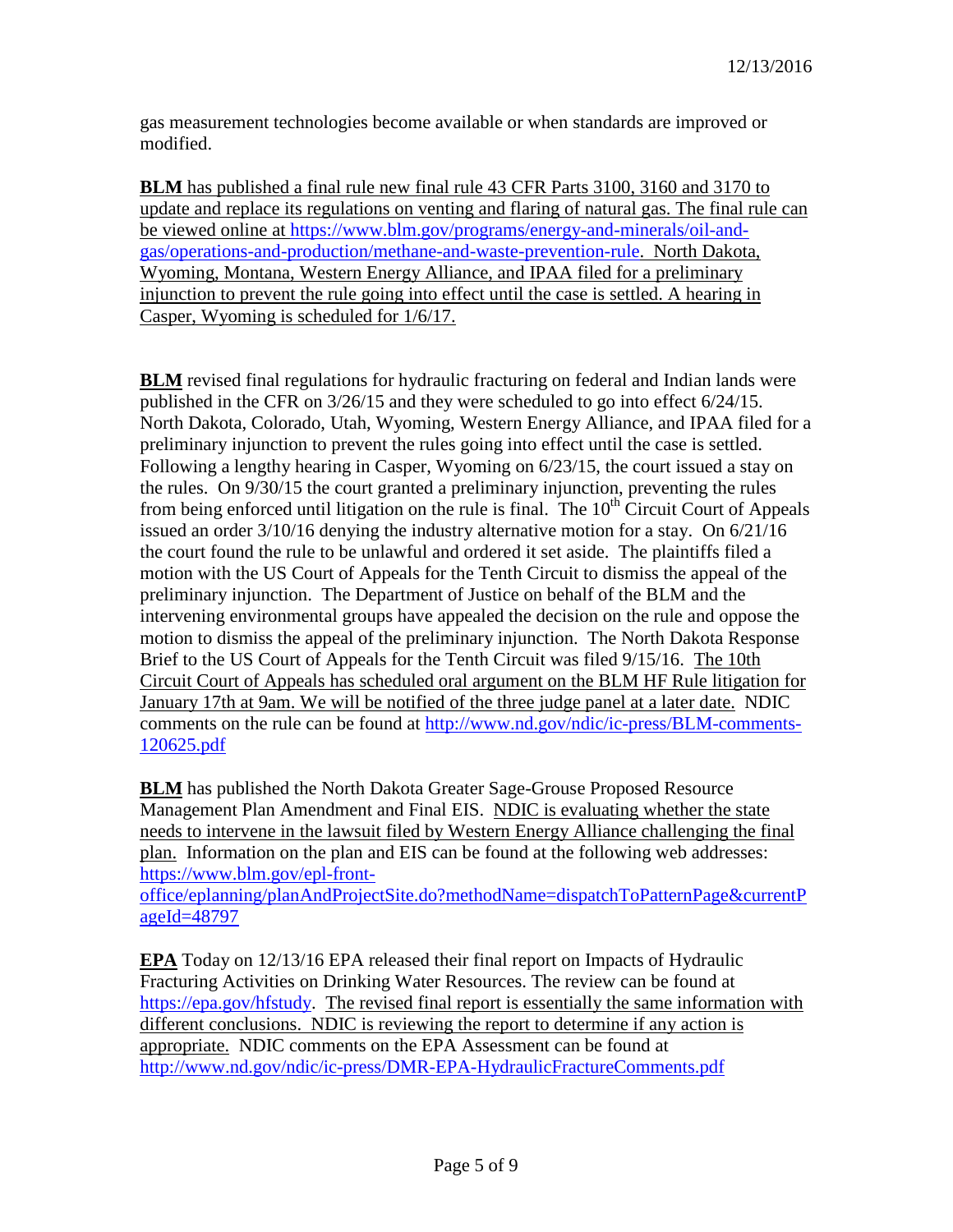**EPA** On 8/26/15 a coalition of environmental organizations filed a 60 day legal notice with the U.S. Environmental Protection Agency demanding more regulation of drilling and fracking waste. The groups are the Environmental Integrity Project, Natural Resources Defense Council, Earthworks, Responsible Drilling Alliance, San Juan Citizens Alliance, West Virginia Surface Owners Rights Organization, and the Center for Health, Environment and Justice. On 5/4/16 the same environmental groups filed suit against the EPA in the federal district court for the District of Columbia. The Plaintiffs Allege that EPA "has failed to meet its nondiscretionary duty" under the federal Resource Conservation and Recovery Act (RCRA ) to review and revise the RCRA Subtitle D solid waste regulations for O&G wastes every three years and that EPA last completed such a review in 1988 and that EPA has failed to review or revise the guidelines for state solid waste plans since 1981.

Plaintiffs want to force EPA to do two things-

1. Issue more stringent regulations for managing and disposing of O&G wastes, including on issues such as open-air pits and impoundments used for storing O&G wastewater, underground injection wells, and the transportation of O&G wastes by truck or pipeline.

2. Make the state solid waste plan guidelines more stringent and comprehensive. The document filed in the suit can be found at [http://environmentalintegrity.org/wp](http://environmentalintegrity.org/wp-content/uploads/2016-05-04-RCRA-OG-Wastes-Deadline-Suit-Complaint-FILED.pdf)[content/uploads/2016-05-04-RCRA-OG-Wastes-Deadline-Suit-Complaint-FILED.pdf](http://environmentalintegrity.org/wp-content/uploads/2016-05-04-RCRA-OG-Wastes-Deadline-Suit-Complaint-FILED.pdf) On 6/30/16 North Dakota filed motions to intervene in order to prevent a sue and settle situation that would adversely impact state regulatory jurisdiction and to dismiss the case. Motions to Intervene were also filed by the Texas Railroad Commission, American Petroleum Institute, Independent Petroleum Association of America, and the association of Texas oil and gas producer/royalty owners (TIPRO). The plaintiffs and EPA each filed motions to oppose the motions to intervene. North Dakota filed a reply in support of its motion on 9/23/16. Late Friday afternoon 11/18/16 the U.S. District Court in Washington DC denied North Dakota and the two industry association's Motions to Intervene. The Court accepted the NGOs' statements in their briefs that all they asked for in their Complaint was a deadline for EPA to conduct a rulemaking, and concluded that none of the intervenors had demonstrated a sufficient "injury" to support standing in that context. It is very important to note that the Court essentially avoided North Dakota's argument that under RCRA even scheduling a rulemaking requires a prior substantive determination that the Subtitle D regulations are deficient and that a rulemaking is "necessary." North Dakota's effort to intervene produced strategic benefits. While North Dakota's motion to intervene was pending, the NGOs and EPA/DOJ were not in a position to finalize a "sue and settle" deal. Given that we are entering the holiday season and EPA has many priorities post-election, it is unlikely that the NGOs and EPA will be able to come up with a settlement, get it entered in Court and go through the 30-day public comment period before the inauguration. Further, the Court's decision, by accepting the NGOs' argument in their briefs that all they were seeking was a schedule, not a substantive decision, arguably locks them into that limitation in any further proceedings.

**EPA** Prime Minister Justin Trudeau and President Barack Obama announced Thursday 3/10/16 their two countries will work together to reduce methane emissions from the oil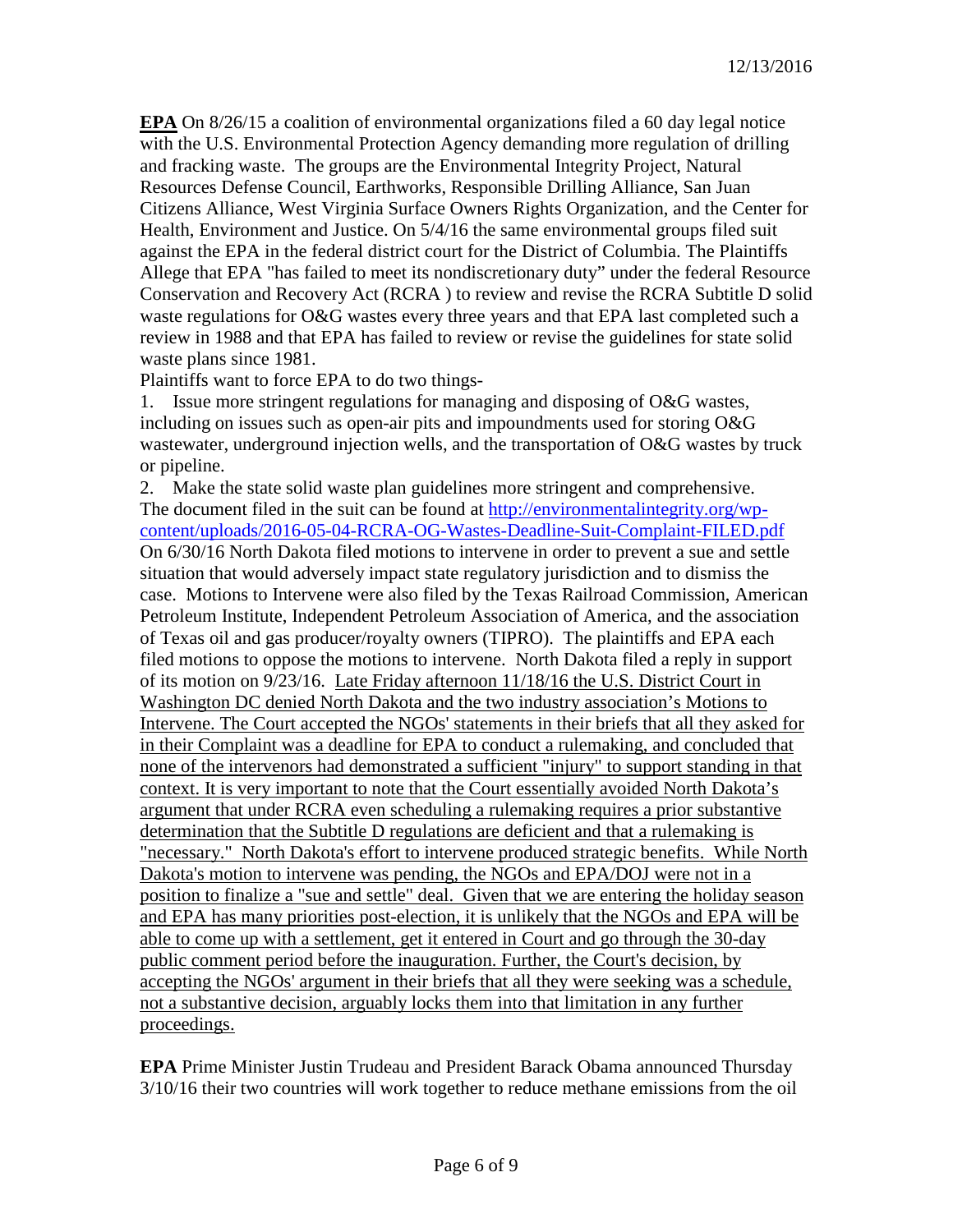and gas sector by 40 to 45 per cent below 2012 levels by 2025. On 6/3/16 the proposed "Information Collection Effort for Oil and Gas Facilities" was published in the Federal Register. The notice and supporting statement along with the operator survey and facility survey can be found at [https://www3.epa.gov/airquality/oilandgas/actions.html.](https://www3.epa.gov/airquality/oilandgas/actions.html) NDIC comments can be found at [http://www.nd.gov/ndic/ic-press/dmr-epa-comments2016-](http://www.nd.gov/ndic/ic-press/dmr-epa-comments2016-0204.pdf) [0204.pdf.](http://www.nd.gov/ndic/ic-press/dmr-epa-comments2016-0204.pdf) On 9/23/16 EPA issued the second draft of an Information Collection Request (ICR) to require oil and natural gas companies to provide extensive information needed to develop regulations to reduce methane emissions from existing oil and gas sources. The second draft reflects a number of changes EPA made based on comments the agency received on the draft ICR. The ICR process, which is governed by the Paperwork Reduction Act, provides the public two opportunities to review drafts of the ICR and supporting materials. The comment period for the second draft ICR closed 10/31/16. Due to NDIC schedule conflicts the North Dakota Department of Health (NDDH) provided comments for the state of North Dakota. Those comments are available from the NDIC or NDDH upon request. After reviewing public comment, the Office of Management and Budget (OMB) will determine whether to approve the ICR.

**EPA** On 6/3/16 the final rule proposing a suite of changes to Clean Air Act permitting requirements for new and modified emissions sources in the oil and natural gas industry was published in the Federal Register. On 6/29/16 the NDIC decided to file a Petition for Review with the US Appeals Court for the District of Columbia to defend the state's sovereign jurisdiction over oil and gas regulation. Thirteen other states have joined this effort. North Dakota declined the standard offer to explore settlement through the court's mediation program.

The proposed actions and NDIC comments are as follows:

o Proposed New Source Performance Standards – Docket ID number EPA-HQ-OAR-2010-0505. NDIC comments can be found at [http://www.nd.gov/ndic/ic-press/EPA-HQ-](http://www.nd.gov/ndic/ic-press/EPA-HQ-OAR-2010-0505.pdf)[OAR-2010-0505.pdf](http://www.nd.gov/ndic/ic-press/EPA-HQ-OAR-2010-0505.pdf)

o Draft Control Techniques Guidelines – Docket ID number: EPA-HQ-OAR-2015-0216. NDIC comments can be found at [http://www.nd.gov/ndic/ic-press/EPA-HQ-OAR-2015-](http://www.nd.gov/ndic/ic-press/EPA-HQ-OAR-2015-0216.pdf) [0216.pdf](http://www.nd.gov/ndic/ic-press/EPA-HQ-OAR-2015-0216.pdf)

o Proposed Source Determination Rule – Docket ID number: EPA-HQ-OAR-2013-0685. NDIC comments can be found at [http://www.nd.gov/ndic/ic-press/EPA-HQ-OAR-2013-](http://www.nd.gov/ndic/ic-press/EPA-HQ-OAR-2013-0685.pdf) [0685.pdf](http://www.nd.gov/ndic/ic-press/EPA-HQ-OAR-2013-0685.pdf)

o Proposed Federal Implementation Plan for Implementing Minor New Source Review Permitting in Indian Country – Docket ID number: EPA-HQ-OAR-2014-0606. NDIC comments can be found at [http://www.nd.gov/ndic/ic-press/EPA-HQ-OAR-2014-](http://www.nd.gov/ndic/ic-press/EPA-HQ-OAR-2014-0606.pdf) [0606.pdf.](http://www.nd.gov/ndic/ic-press/EPA-HQ-OAR-2014-0606.pdf)

North Dakota et al. and EPA have filed motions to govern further proceedings and briefing schedules.

**EPA** published an advanced notice of proposed rule-making to seek comments on the information that should be reported or disclosed for hydraulic fracturing chemical substances and mixtures and the mechanism for obtaining this information. The proposed rule-making is in response to a petition from Earthjustice and 114 other groups who are opposed to the use of the GWPC-IOGCC FracFocus website process of chemical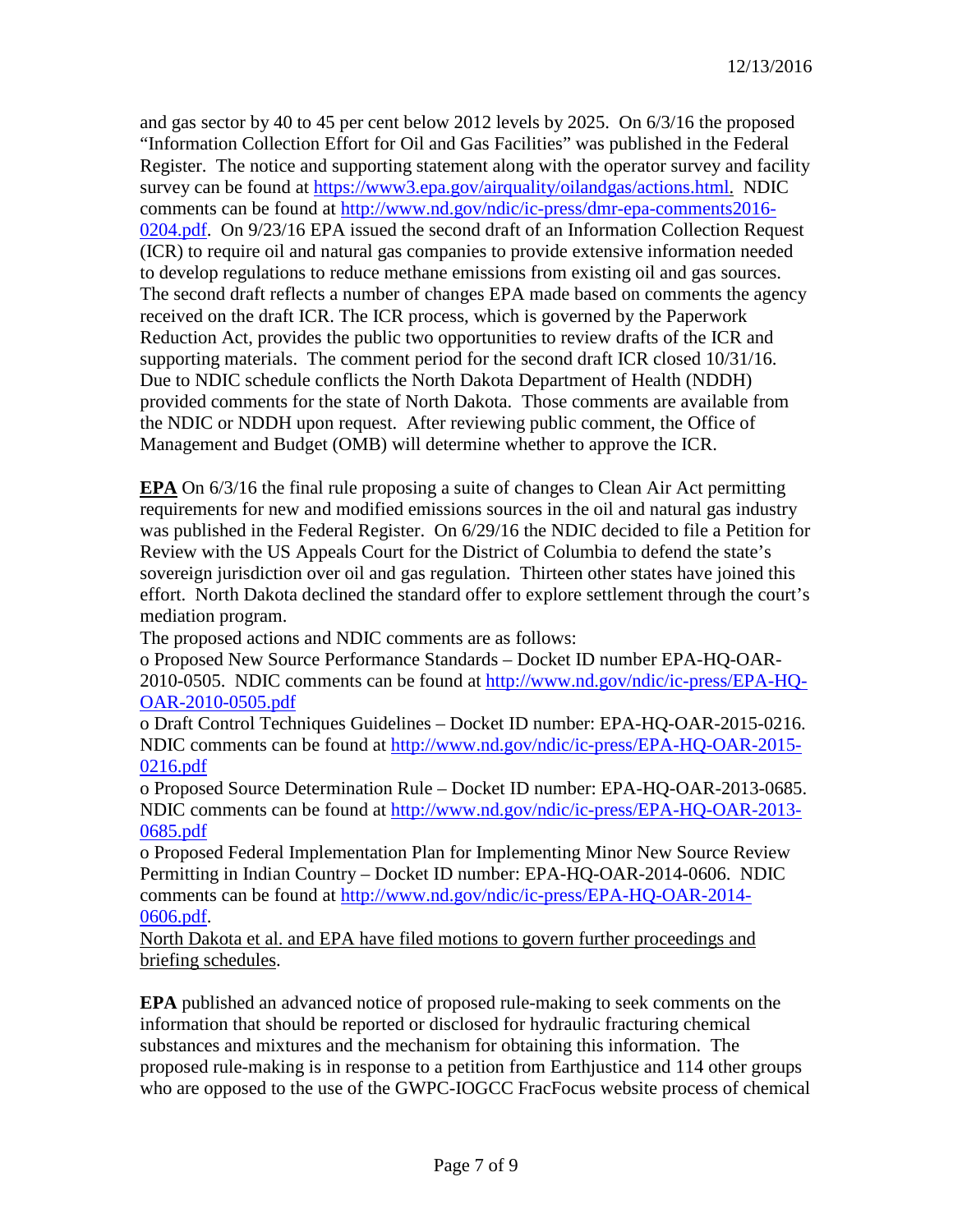disclosure and any type of trade secret protection for hydraulic fracturing fluid mixtures. These groups are requesting EPA regulation of chemical disclosure under the federal Toxic Substances Control Act. Thanks to all who provided comments in support of a "states first" policy. NDIC comments can be viewed at [http://www.nd.gov/ndic/ic](http://www.nd.gov/ndic/ic-press/DMR-frac714.pdf)[press/DMR-frac714.pdf](http://www.nd.gov/ndic/ic-press/DMR-frac714.pdf)

**EPA** Administrator, Gina McCarthy, and the Assistant Secretary of the Army (Civil Works), Jo Ellen Darcy, signed the "Waters of the United States" final rule on 05/27/2015. The final rule was published in the Federal Register 7/29/15 and became effective in 37 states on 8/28/15. North Dakota, Alaska, Arizona, Arkansas, Colorado, Idaho, Missouri, Montana, Nebraska, New Mexico, Nevada, South Dakota, and Wyoming filed a lawsuit in U.S. District Court, claiming the final rule would harm states as regulators of the waters and lands. On 8/27/15 Federal District Judge Erickson granted a preliminary injunction preventing enforcement of the rule in the 13 states. The North Dakota case will now be subject to appeal, but no schedule has been set at this time. NDIC comments can be viewed at [http://www.nd.gov/ndic/ic-press/WOTUS](http://www.nd.gov/ndic/ic-press/WOTUS-comments.pdf)[comments.pdf](http://www.nd.gov/ndic/ic-press/WOTUS-comments.pdf)

Texas, Mississippi and Louisiana filed a joint complaint in the U.S. District Court for the Southern District of Texas, charging that the rule is unconstitutional. Ohio and Michigan filed a complaint in the U.S. District Court for the Southern District of Ohio, alleging that the expansion of jurisdiction includes dry land. Georgia and eight other states (Alabama, Florida, Kansas, Kentucky, South Carolina, Utah, West Virginia and Wisconsin) filed suit in the U.S. District Court for the Southern District of Georgia, asking the court to vacate the rule and block its enforcement by injunction. On 10/9/15 the United States Court Of Appeals for the Sixth Circuit granted a nationwide stay of the WOTUS rule pending jurisdiction determinations.

**USFWS** has made a decision to list the Dakota Skipper and Powershiek Skipperling to receive protection under the Endangered Species Act. Additional potential listing of concern are the Rufa Red Knot, Sprague's Pipit, Greater Sage Grouse, Monarch Butterfly, Sturgeon Chub, and Sicklefin Chub.

**USFWS** has published a new final rule to revise Management of Non-Federal Oil and Gas Rights. Key components of the proposed rule include: A permitting process for new operations; A permitting process for well plugging and reclamation for all operations; Information requirements for particular types of operations; Operating standards so that both the Service and the operator can readily identify what standards apply to particular operations; Fees for new access beyond that held as part of the operator's oil and gas right; Financial assurance (bonding); Penalty provisions; Clarification that the process for authorizing access to non-Federal oil and gas properties in Alaska will continue to be controlled by 43 CFR part 36, which implements provisions of the Alaska National Interest Lands Conservation Act; and Codification of some existing agency policies and practices. The proposed rule October be viewed online at

<http://www.fws.gov/policy/library/2015/2015-30977.html> comments on the proposed rule were due October 9, 2016. NDIC comments can be found at [http://www.nd.gov/ndic/ic](http://www.nd.gov/ndic/ic-press/DMR-FWS-0086.pdf)[press/DMR-FWS-0086.pdf](http://www.nd.gov/ndic/ic-press/DMR-FWS-0086.pdf) On October 28, 2016 USFWS published the handbook for